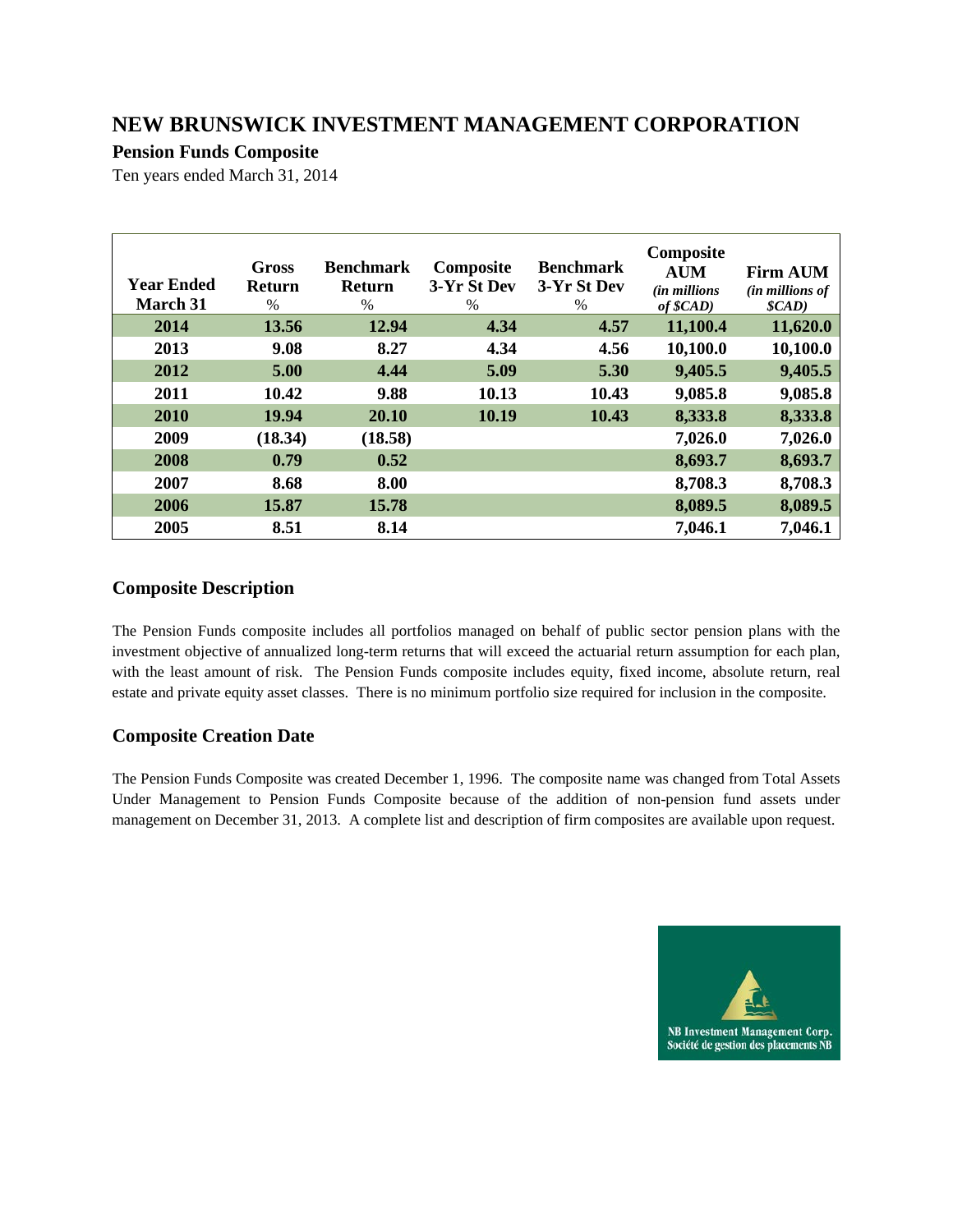### **Pension Funds Composite**

Ten Years Ended March 31, 2014

## **Firm Description**

New Brunswick Investment Management Corporation ("NBIMC") is a Crown corporation of the Province of New Brunswick. NBIMC was created on March 11, 1996 pursuant to the *New Brunswick Investment Management Corporation Act* (the "Act') of the New Brunswick Legislature and assumed responsibility for the management of the assets of the Public Service Superannuation Fund, the Teachers' Pension Fund and the Judges' Superannuation Fund (collectively, the "Funds" and individually, the "Fund") effective April 1, 1996. On April 1, 1998, the assets of the Funds were transferred to unit trust funds established by NBIMC to facilitate the collective investment management and administration of the assets.

Effective April 1, 2008, separate unit trust funds were created to conduct foreign exchange hedging on behalf of each Fund, according to its investment policy. These foreign currency hedging overlay portfolios are passive in nature and do not attempt to profit from tactical foreign exchange views. On July 30, 2009, the board approved the elimination of the foreign currency hedging overlay asset class. Foreign currency hedging remains permissible.

At March 31, 2014, there were 25 active unit trust funds, each with a specific investment mandate. Each of the Funds holds units in the unit trust funds in accordance with its investment policy.

### **Compliance Statement**

NBIMC claims compliance with the Global Investment Performance Standards (GIPS®) and has prepared and presented this report in compliance with the GIPS® standards. NBIMC has been independently verified for the periods December 1, 1996 through March 31, 2014. The verification reports are available upon request.

Verification assesses whether the firm has complied with all the composite construction requirements of the GIPS® standards on a firm-wide basis and the firm's policies and procedures are designed to calculate and present performance in compliance with the GIPS® standards. Verification does not ensure the accuracy of any specific composite presentation.

### **Calculation Methodology**

Composite returns were calculated in Canadian dollars using the aggregate return method on a daily basis. Daily returns were linked geometrically to calculate periodic returns.

Results include dividends net of withholding taxes, interest, as well as realized and unrealized gains and losses as of the last business day of the fiscal year. Performance returns are expressed on a gross basis before deduction of investment management costs and custodial fees, but after all trading expenses.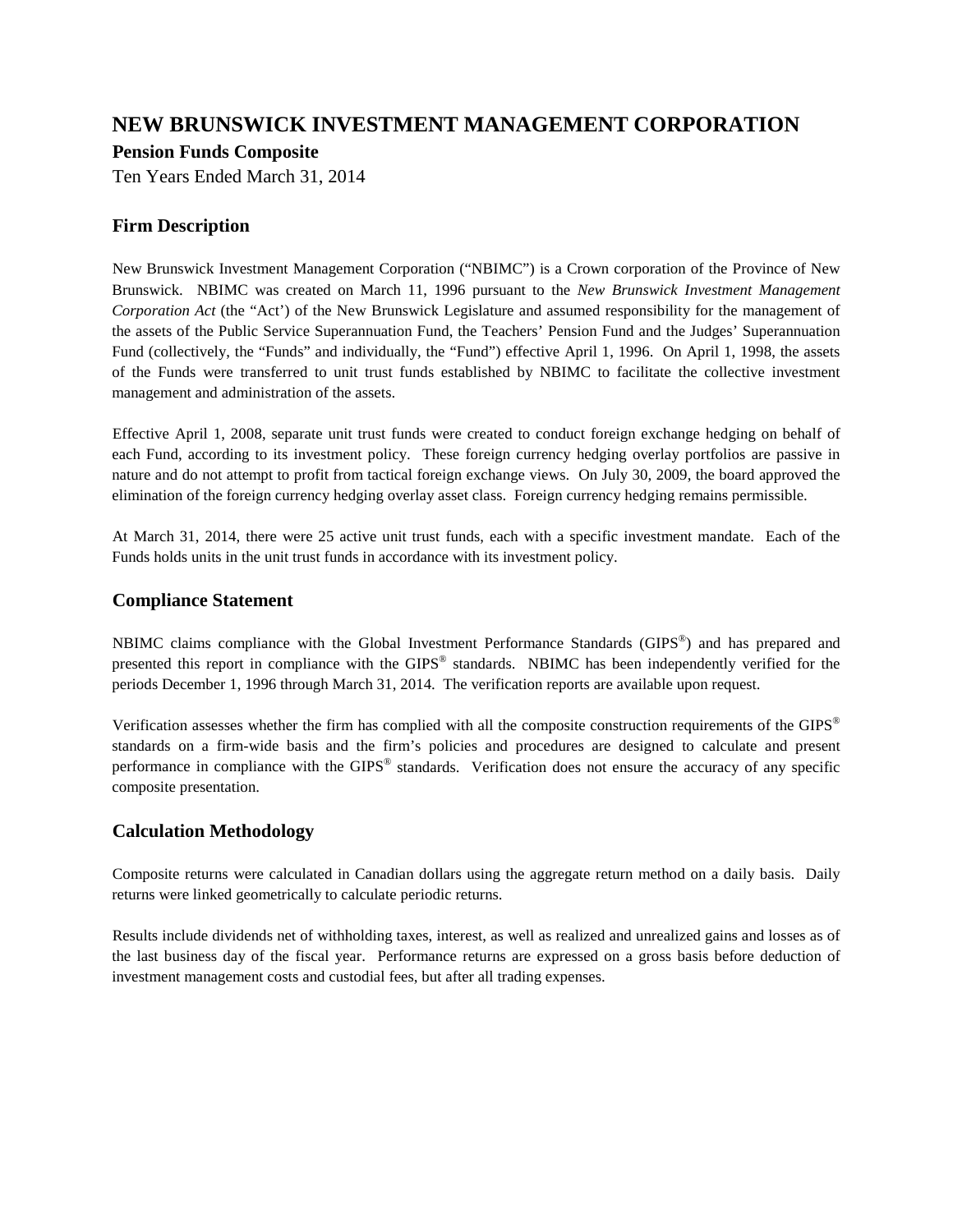## **Pension Funds Composite**

Ten Years Ended March 31, 2014

The composite performance presented in these schedules may not be indicative of future performance. Readers should also be aware that other performance calculation methods may produce different results, and that the results for specific accounts and for different periods may vary from composite returns presented. Comparisons of investment results should consider qualitative circumstances and should be made only to portfolios with generally similar objectives.

In the calculation and presentation of performance returns, NBIMC is not aware of any instances in which this presentation does not conform with the laws and regulations of any province or territory of Canada in which NBIMC operates.

Additional information regarding NBIMC's policies and procedures for calculating and reporting composite results is available upon request.

#### **Number of Portfolios and Internal Dispersion**

The internal dispersion measure and number of portfolios are not presented because there are five or fewer portfolios in the composite.

#### **Three Year Annualized Ex-Post Standard Deviation**

The 3 year annualized ex-post standard deviation measures the variability of the composite and the benchmark returns over the preceding 36 month period. NBIMC prospectively adopted this disclosure requirement effective with its fiscal year ended March 31, 2010.

#### **Sub-advisors**

NBIMC enters into sub-advisory agreements whereby certain assets are managed by sub-advisors. Rates of return earned on assets managed by the sub-advisors are included in NBIMC's composite presentations for the ten years ended March 31, 2014 because NBIMC maintains full discretion over the use and choice of sub-advisors.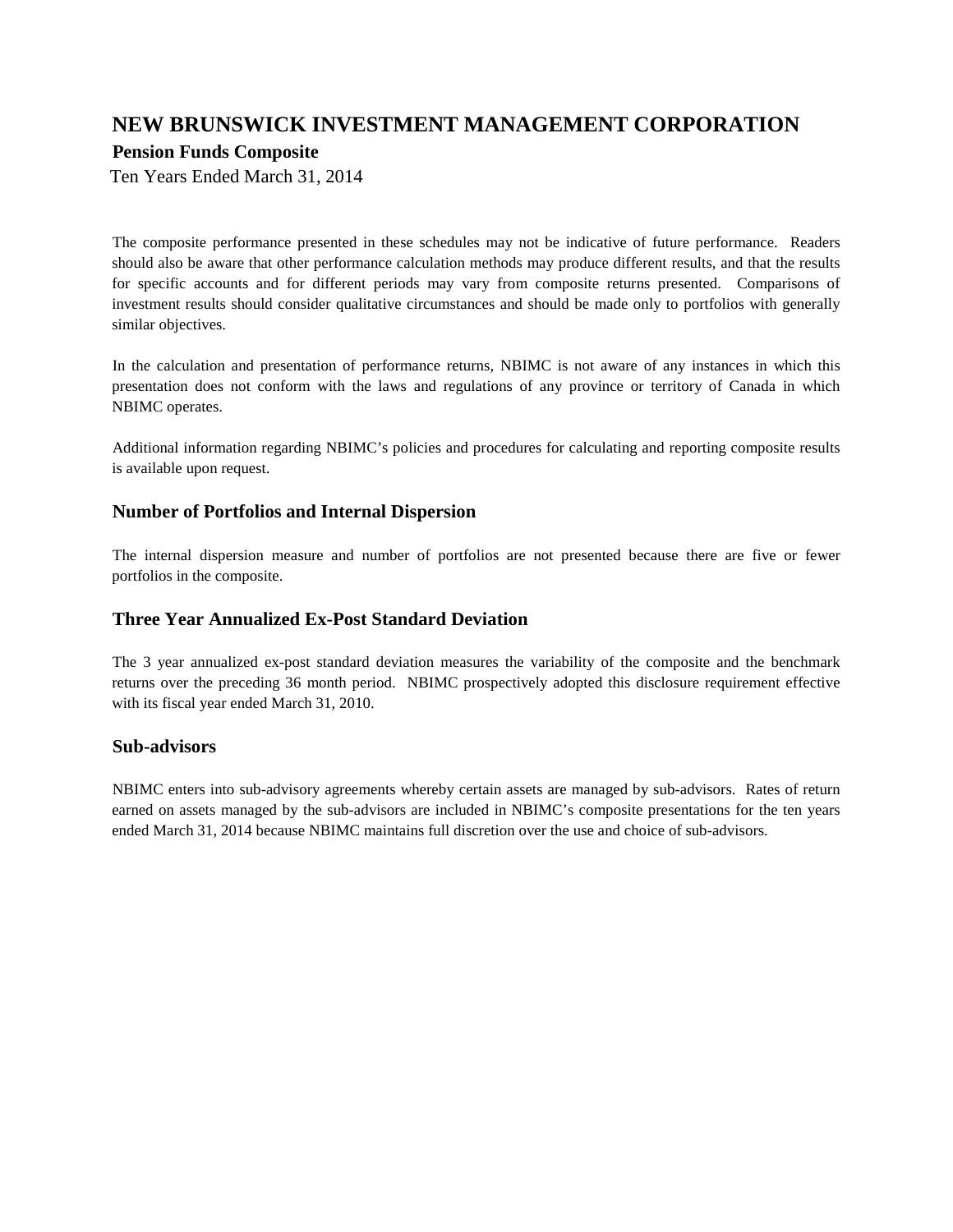#### **Pension Funds Composite**

Ten Years Ended March 31, 2014

### **Benchmark Description**

The Pension Funds Composite blended benchmark is calculated daily using a blend of the asset class benchmarks, based on the beginning daily weights for the respective asset classes. Benchmark returns were calculated using the following indices and weights on March 31, 2014:

| <b>Index</b>                        | Weight $(\% )$ |
|-------------------------------------|----------------|
| S&P/TSX Composite                   | 20.6           |
| S&P 500                             | 14.1           |
| <b>MSCI EAFE</b>                    | 19.0           |
| <b>NAREIT Equity</b>                | 2.6            |
| S&P/TSX Capped Reit                 | 2.0            |
| $CPI + 4\%$                         | 3.1            |
| FTSE TMX Canada All Government Bond | 17.2           |
| FTSE TMX Canada All Corporate Bond  | 7.0            |
| FTSE TMX Canada Real Return Bond    | 9.3            |
| FTSE TMX Canada 91-Day T-Bill       | 4.7            |
| Canadian Call Loan                  | 0.4            |

Effective December 2005, the S&P/TSX Composite was replaced as a benchmark by the S&P/TSX Equity Index due to the planned introduction of income trust securities into the composite.

Effective January 2007, the S&P/TSX Equity Index was replaced as a benchmark by the S&P/TSX Composite Index following completion of extensive research regarding income trusts as a component of this index and due to the decline in the composition of the companies making up the S&P/TSX Equity Index.

Effective November 2007, the TSX Inc. renamed the Scotia McLeod bond benchmark index to the DEX All Government Bond Index, the Scotia McLeod 91-day T-bill index to the DEX 91-day T-bill index, and the Scotia McLeod Real Return Bond index to the DEX Real Return index.

Effective April 2008, Canadian dollar benchmarks were implemented for international exposure, in conjunction with a foreign exposure hedging overlay strategy for each Fund. The benchmark for the passive FX hedging overlay is equal to actual returns because the strategy does not attempt to profit from tactical foreign exchange views. The MSCI EAFE index replaced MSCI Europe and the NIKKEI 225; and the S&P500 replaced the Russell 2000.

On April 5, 2013, FTSE International Limited and TMX Datalinx's PC Bond unit announced a joint merger to create the FTSE TMX Global Debt Capital Markets ("FTSE TMX"). Effective January 2014, the "DEX" bond indices were renamed "FTSE TMX Canada".